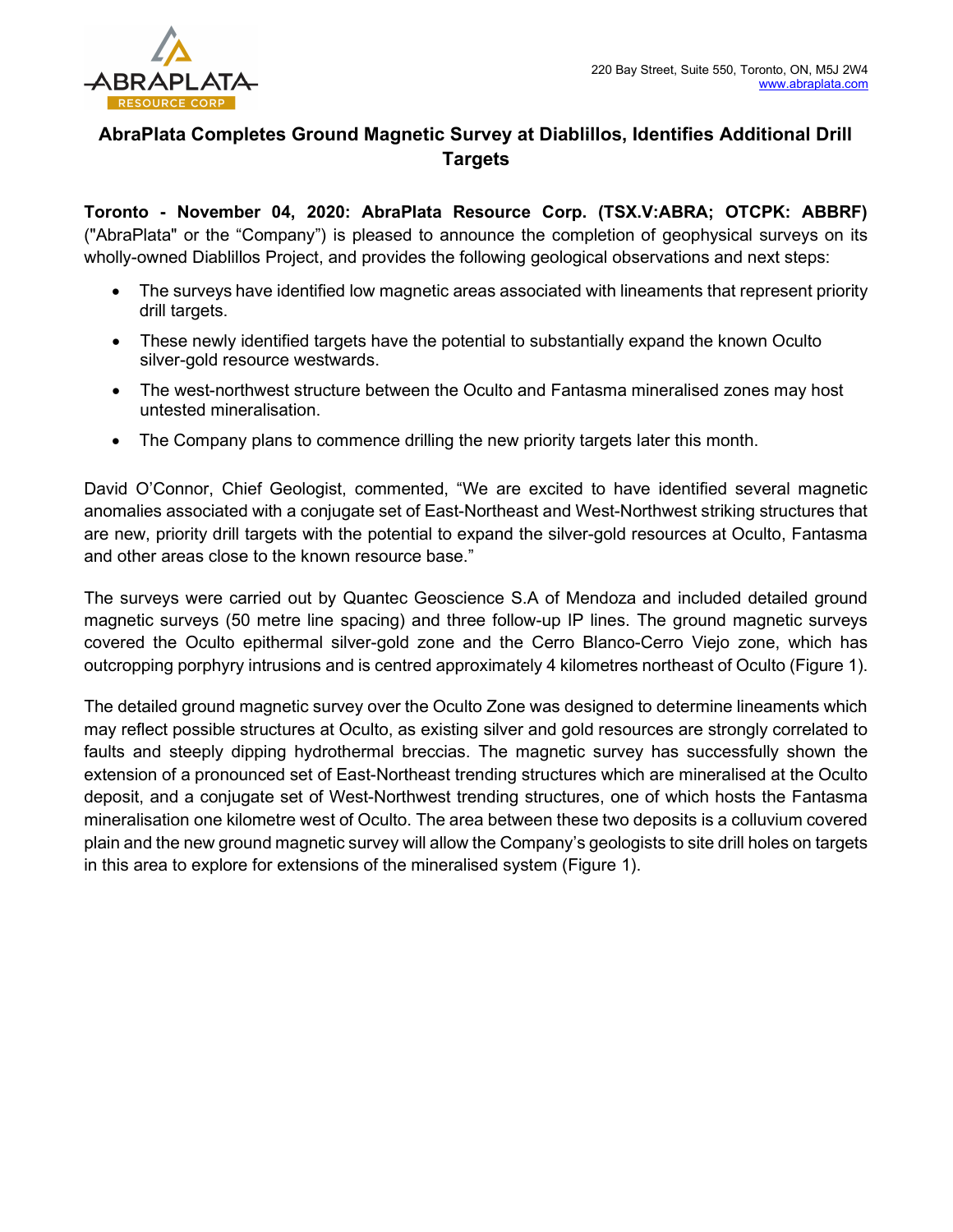

## Figure 1 – Reduced to Pole MAG Map Showing Structures Identified in and Around the Oculto Area

Targets for future drilling occur where the interpreted structures follow zones of low magnetic intensity due to possible magnetic destruction caused by the introduction of hydrothermal fluids.

The new magnetic data shows several alteration zones defined by a zone of low magnetic anomalies interpreted to be caused by magnetite destruction from later stage argillic overprinting along north-east and north-west structures. The low magnetic areas represent priority targets for further exploration to test extensions of mineralisation within this complex system.

The north grid magnetic survey covers the Cerro Blanco-Cerro Viejo zone, which hosts outcropping porphyry intrusions and associated breccia zones. This zone is located approximately three kilometres northeast of the Oculto zone (Figure 2). The north grid magnetic survey was carried out to prioritize reconnaissance drill targets in the Cerro Blanco-Cerro Viejo area (Figure 3).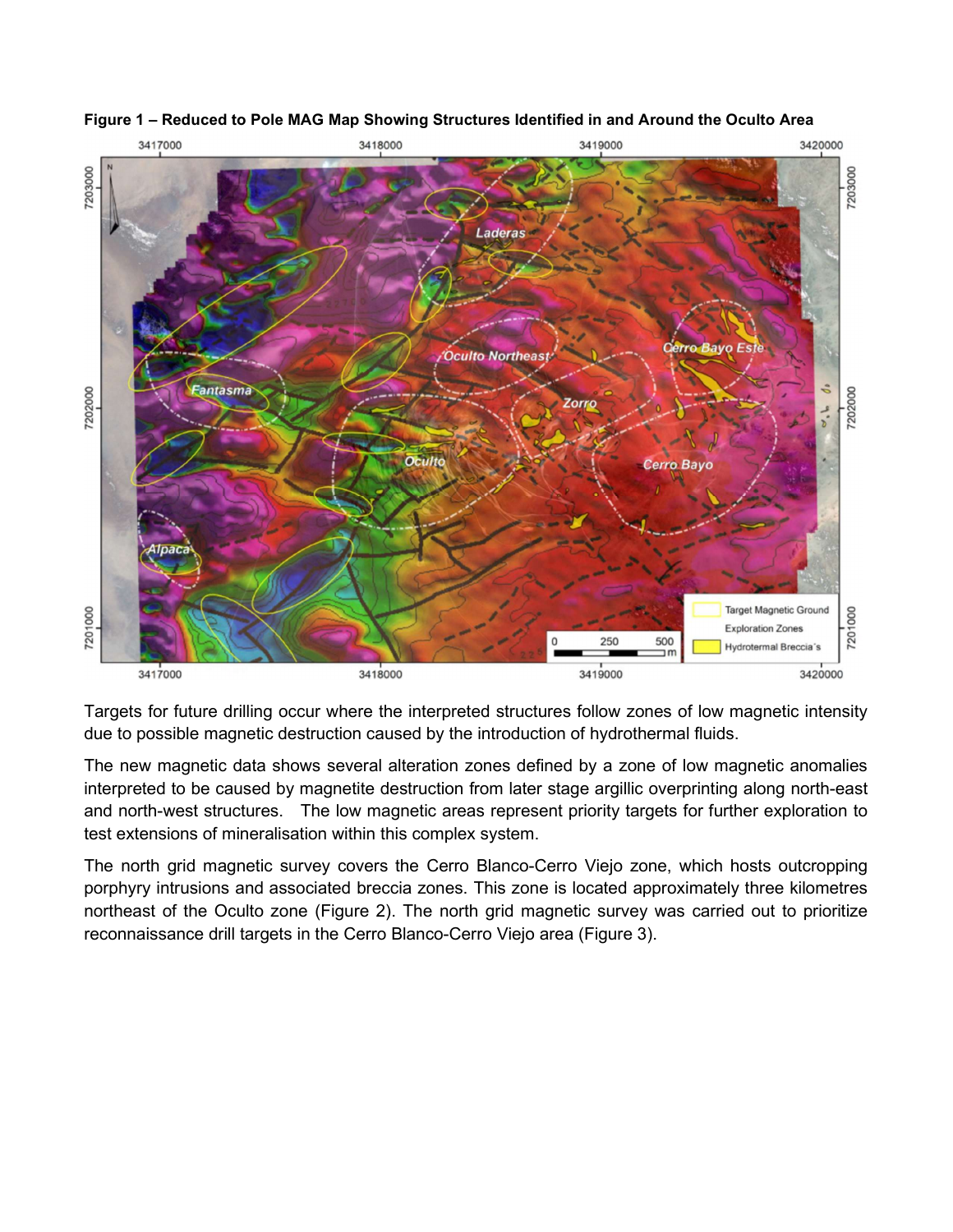



Figure 3 – Ground Magnetic Map of the Northeast Porphyry Zone



## Qualified Persons

David O'Connor P.Geo., Chief Geologist for AbraPlata, is the qualified person as defined by National Instrument 43-101 Standards of Disclosure for Mineral Projects, has reviewed and approved the scientific and technical information in this news release.